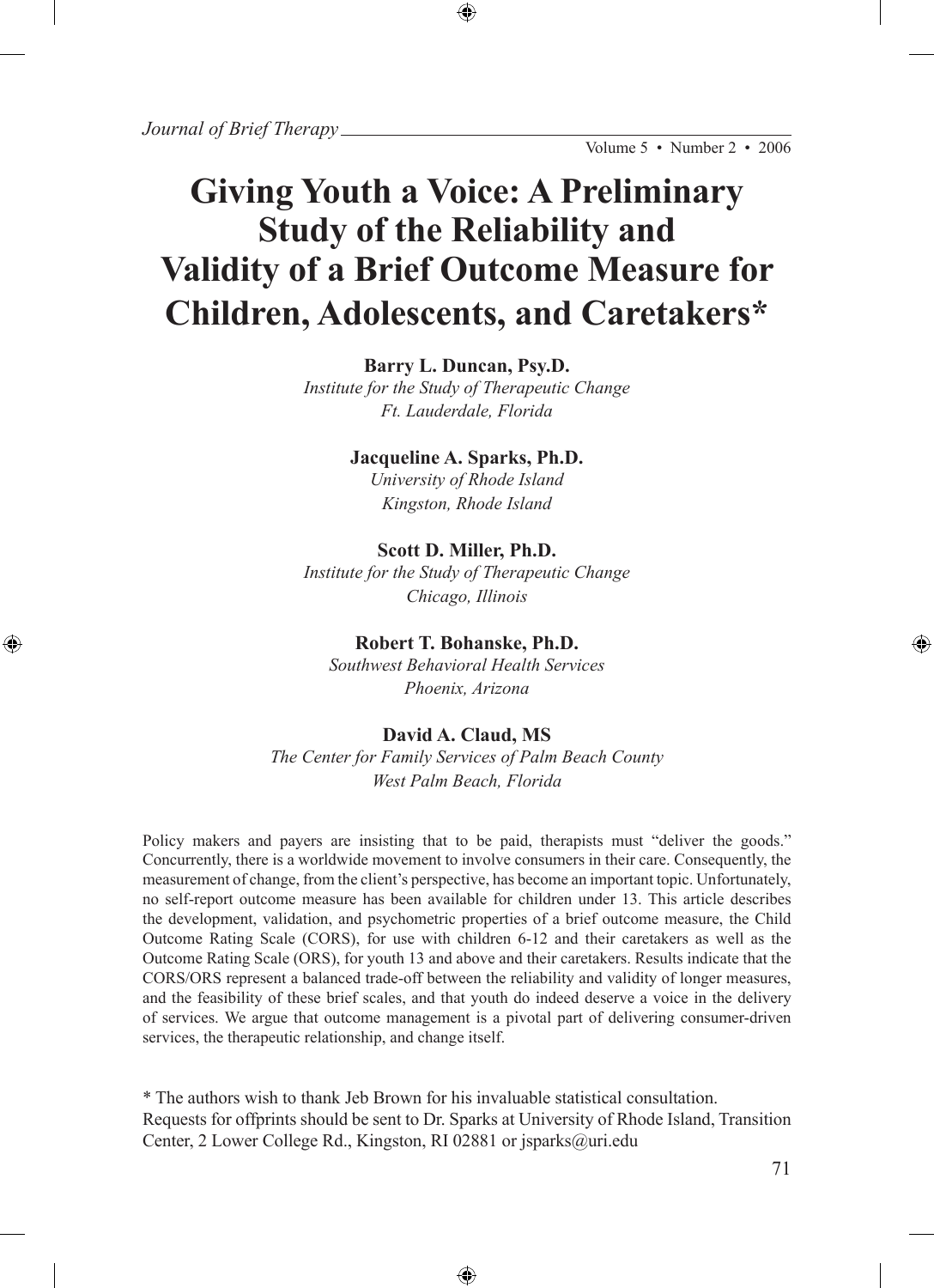**M** ore than any previous time in the history of the field, policy makers and payers are stridently insisting that to be paid, therapists, and the systems of care in which they operate, must "deliver the goods." Accountability is the watchword of the day and "return on investment" the guiding metric. Like it or not, mental health and substance abuse services have become a commodity. Those footing the bill want proof of the effectiveness and value of the product being purchased (Miller, Duncan, Sorrell, & Brown, 2005).

Concurrently there is a growing worldwide movement, both private and governmental, to involve consumers in mental health and substance abuse care (Bohanske, in press). Consequently, the measurement and management of change, from the client's perspective, has become an important topic in the delivery of mental health services (Brown, Burlingame, Lambert, Jones, & Vaccaro, 2001; Duncan, Miller, & Sparks, 2004), and for good reason: Monitoring client-based outcome, when combined with feedback to the clinician, increases the effectiveness of clinical services by an amazing 65% in real clinical settings (Lambert et al., 2003; Miller, Duncan, Brown, Sorrell, & Chalk, 2006).

Unfortunately, these substantial benefits of outcome management and the move toward consumer-driven services have not included children; there are no valid self-report outcome tools for children under the age of 13. Although numerous child assessment instruments are available, few measure the outcome or benefit of provided services—most were developed to assess psychosocial dysfunction or psychological disorders (Burlingame, Mosier, et al., 2001). Moreover, even if designed for outcome assessment, available measures for children are lengthy and perhaps too cumbersome to be feasible—for both clients and clinicians—for everyday use. Finally, all available outcome measures for children, like the Youth Outcome Questionnaire 30 (YOQ) (Burlingame, Jasper, et al., 2001) are parent-report measures. Adolescents can report on their progress, but children under 13 have no such opportunity. Indeed, background research conducted for this study revealed an astonishing lack of references for not only child self-report outcome measures but also about children's perceptions about therapy in general (Day, Carey, & Surgenor, 2006).

In short, children have little voice in the services they receive. More often than not, children and adolescents receive services as mandated clients—someone else thought they needed it. This often leaves the youth with little control over the process, and perhaps, little reason to engage. It is no wonder, then, that 40-60% of youth drop out of treatment (Kasdin, 2004). To fill the void regarding self-report measures for the under 13 age group, address the feasibility problem in all youth outcome management, and extend the privilege of clientbased outcome feedback to children—to give youth a voice in the services they receive—the Child Outcome Rating Scale (CORS) (Duncan, Miller, & Sparks, 2003) was developed. This article reports the psychometric properties of the CORS for children 6-12 and the Outcome Rating Scale (ORS) (Miller & Duncan, 2000), previously validated for adults (Miller et al., 2003), for youth 13 and above for use in tracking the effectiveness of mental health and substance abuse services. The current study also sought to confirm the validity of using the youth's voice in the delivery of services. With more and more children participating in therapy, it becomes even more important that their voices are solicited if their engagement and ultimate treatment outcome is valued.

### **Methods**

### *Development of the Child Outcome Rating Scale (CORS)*

Over the last several years, the Institute for the Study of Therapeutic Change (ISTC)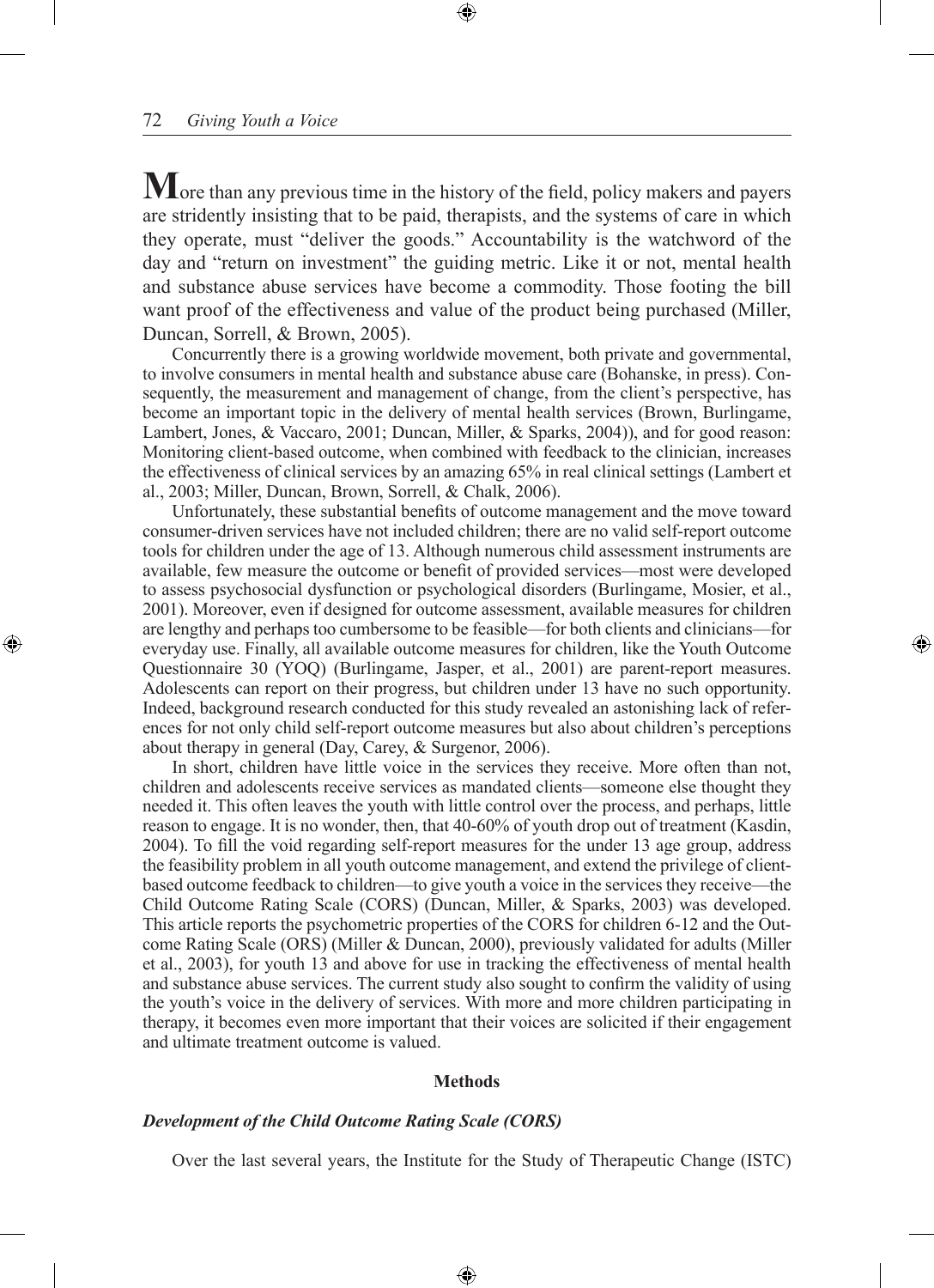has developed a system for both monitoring and improving the effectiveness of treatment (Duncan et al., 2004; Duncan et al, 2003; Duncan & Sparks, 2007; Miller et al, 2003; Miller et al., 2006). The approach builds on two key findings regarding the prediction of outcome as well as the movement toward consumer involvement (Duncan, Miller, & Wampold, in press). First is the robust predictive relationship between the alliance and outcome (Norcross, in press). And second is the finding that the client's subjective experience of improvement is a reliable predictor of eventual treatment outcome (Brown et al., 2001; Howard, Kopte, Krause, & Orlinsky, 1986; Howard, Moras, Brill, Martinovich, & Lutz, 1996).

Measures of client progress and experience of the alliance can be used to "determine the appropriateness of the current treatment…the need for further treatment…[and] prompt a clinical consultation for patients who [were] not progressing at expected rates" (Howard et al. 1996, p. 1063). Providing clinicians with client-based outcome feedback dramatically increases both the effectiveness and efficiency of clinical services (Bohanske, in press; Duncan et al, in press; Lambert, in press; Miller et al., 2006). For example, Whipple et al. (2003) found that clients at risk for a negative or null outcome were less likely to deteriorate, more likely to stay longer, and *twice as likely*to achieve a clinically significant change when their therapists had access to outcome and alliance information. The efficiency of services—length of stay, productivity, cancellations, no shows, and dropouts—are also significantly improved by systematic outcome feedback (Bohanske, in press).

The ISTC outcome management system was specifically designed for utilization in partnership *with* clients, actively incorporating the now over 1100 studies that confirm the importance of client engagement and participation for treatment success (Duncan et al., in press). Such a partnership between the provider and consumer fits the ever more powerful worldwide movement to view mental health and substance abuse services from the perspective of the client—to insure that consumers have both "choice and voice" in the services they receive (Bohanske, in press). Outcome management, rather than a provider evaluation of the client, becomes a pivotal part of delivering consumer-driven services, the therapeutic relationship, and change itself.

In addition to establishing a system that is valid, reliable, and consumer driven, a major goal of the ISTC has been making the collection and use of outcome data user-friendly for both providers and consumers. As is news to no one on the front lines, and especially in the public sector, the number of forms and oversight procedures has exploded. Few have the time to devote to the repeated administration, scoring, and interpretation of lengthy measures. Brown, Dreis, and Nace (1999), for example, found that practitioners did not consider any measure that took more than five minutes to complete, score, and interpret practical. After experimenting with a number of outcome measures, we found that similar tolerance levels apply to consumers. Clients quickly tire of measures that lack obvious face validity, require more than a few minutes to complete, or appear to take away from time spent with the counselor. Low compliance rates are the most frequent result.

Feasibility, therefore, is a critical issue in outcome management. Though it may be distressing to researchers, the ease with which an instrument can be explained, completed, interpreted, and then integrated into ongoing care is much more likely to influence utilization than either validity or reliability. Seeking to make the measurement process feasible to the consumer and front-line-clinician so that outcome could be tracked and the benefits of improved effectiveness and efficiency could be realized, the ORS (Miller & Duncan, 2000) was developed as a brief alternative to the Outcome Questionnaire 45.2 (OQ) (Lambert et al., 1996). The specific items on the ORS were adapted from the three areas of client functioning assessed by the OQ; specifically, individual, relational, and social domains. Changes in these three areas are widely considered to be valid indicators of successful treatment outcome (Lambert & Hill, 2004). With regard to the specific items on the ORS, the three areas of client functioning were simply translated into a visual analog format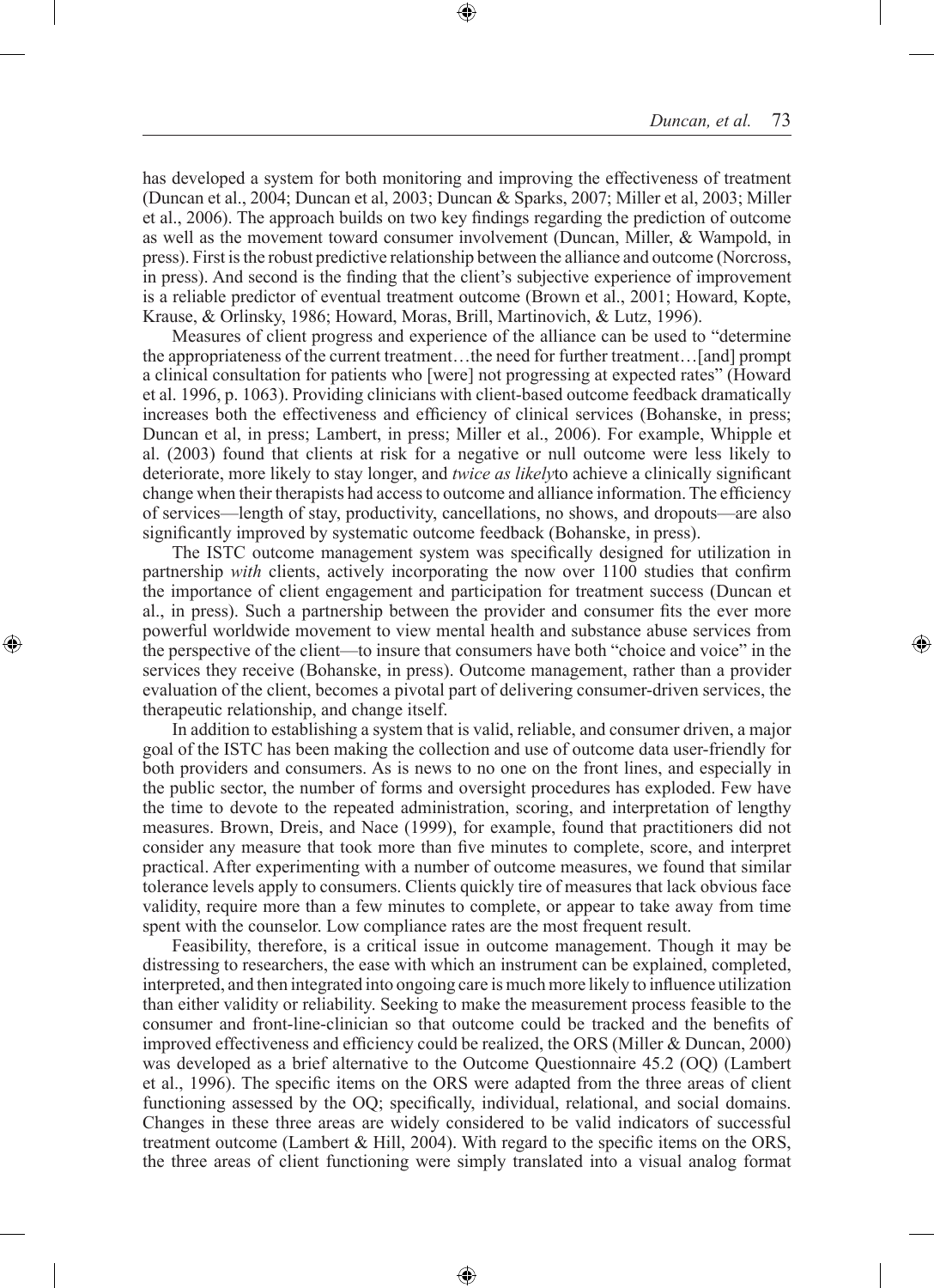with instructions to place a mark on the corresponding 10 cm line, with low estimates to the left and high to the right (see Appendix 1). Research has demonstrated the reliability and validity of brief visual analog scales (e.g., Ger, Ho, Sun, Wang, & Cleeland, 1999; Zalon, 1999). In addition to their brevity, ease of administration, and scoring, such scales frequently enjoy face validity with clients typically missing from longer and more technical measures that seem distant from the client's experience.

Miller et al. (2003) reported results of an initial investigation of the reliability and validity of the ORS. Pearson product moment correlation between the ORS and the OQ yielded a concurrent validity coefficient of .58, a figure considered adequate given the brevity of the ORS. Reliability of the measure, as assessed by Cronbach's coefficient alpha, was .93. An independent study of a normative population found similar results (Bringhurst, Watson, Miller, & Duncan, 2006). Perhaps more importantly, Miller et al. (2003) also compared the feasibility of the OQ and the ORS at two community mental health centers and reported significant differences. Utilization of the 4-item ORS reached 86% at the end of one year while the 45-item OQ dropped significantly by six months and finished the year at 25%. The problem of feasibility also plagues youth outcome assessment—although reliable and valid, available outcome measures for youth are long and present an arduous task for both clinicians and clients. For example, the Ohio Scales (Ogles, Melendez, Davis, & Lunnen, 2001) "short" form is 48 items while the short form of the Youth Outcome Questionnaire is 30 items.

Seeking to simplify the assessment of youth outcome for everyday use, the CORS was developed to track the effectiveness of clinical services offered to children, as reported by children and their parents or caretakers, from age 6 through 12. The CORS (see Appendix 2) is similar in format to the ORS but contains child friendly language as well as smiley and frowny faces to aid the child's understanding. The CORS rates at a third grade reading level, making it not suitable with some children. The ORS rates at an eighth-grade reading level, making it feasible for most adolescents who seek or are referred for services. Parents and caretakers use the ORS to rate youth over 12 and the CORS for children 12 and under. Children, adolescents, parents, and caretakers have little difficulty connecting their dayto-day lived experience to the ORS/CORS and translating it into the specifics of their circumstances. Indeed, a recent qualitative study of children's experiences of the measures found a surprising level of understanding of both ORS/CORS and the therapeutic process (Crystal, 2007). The youth in this study found the measures to be practical, simple and helpful. They believed the measures opened important discussions, gave credence to their perspective, and encouraged active participation.

#### **The Comparison Measure**

*The Youth Outcome Questionnaire 30 (YOQ).* To assess concurrent validity of the CORS/ORS, the YOQ, the 30 item form of the YOQ-2.0, was selected because of its strong psychometric qualities and widespread use (Burlingame, Mosier, et al., 2001). It contains thirty questions that are scored on a five-point Likert scale. The YOQ provides a total score or global index of behavioral and emotional distress in a child/adolescent's life. Critical items alert clinicians to potential high-risk behaviors (e.g. suicide, substance abuse). It has a broad normative sample and has been used extensively in research. The YOQ is available in a parent-rating version which is appropriate for ages 4 through 17, and a self-report version, which is appropriate for ages 12 through 17. Most of the variance on the YOQ, like most outcome measures, can be accounted for on a single dimension: distress (Mueller, Lambert, & Burlingame, 1998). Parents or others with extensive interaction with the client complete the YOQ at intake to establish a severity baseline and then complete it at regular intervals to track the progress of the child's treatment (Burlingame, Jasper, et al., 2001).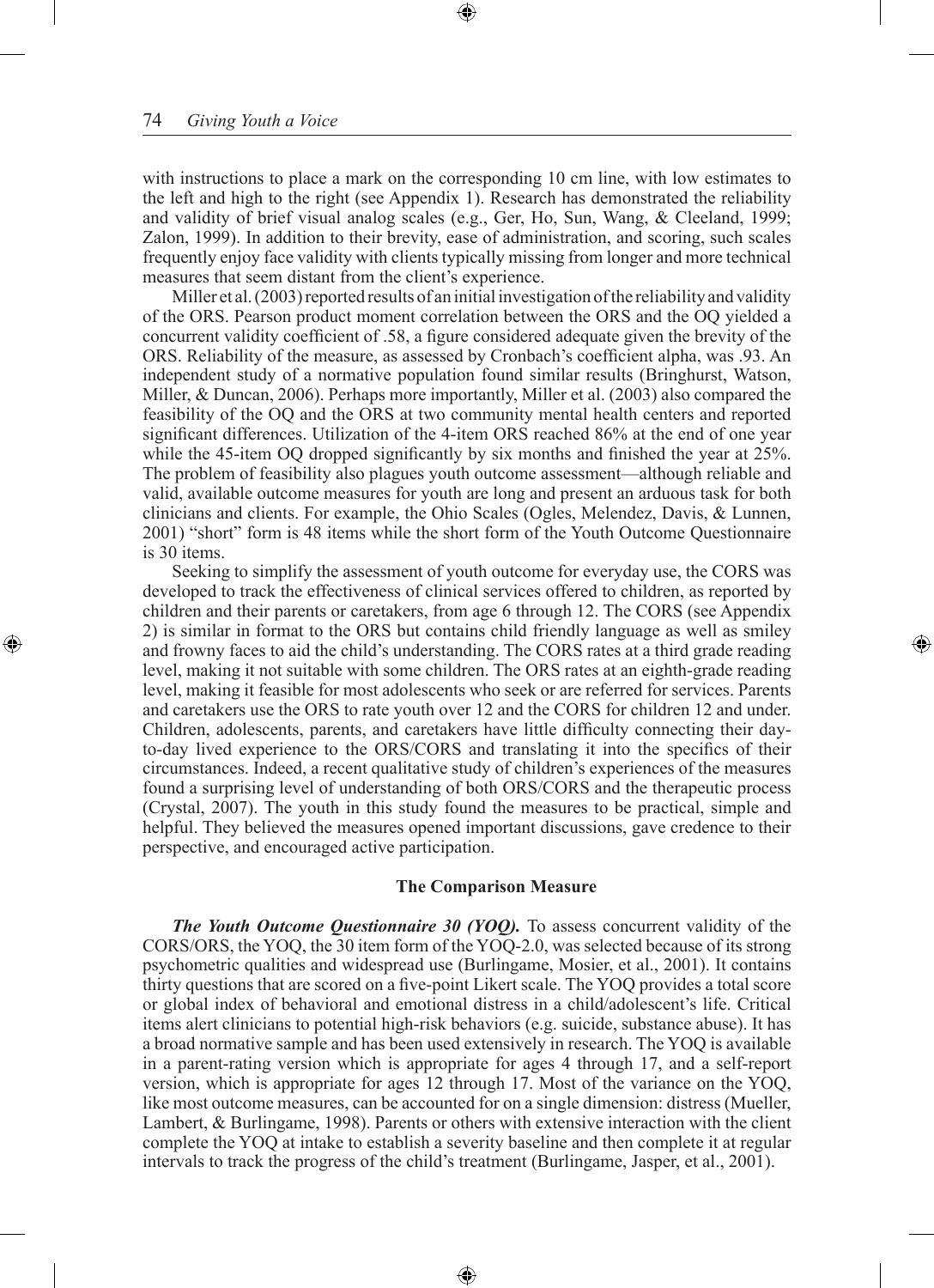### **Participants**

Participants in this study were recruited from three non-clinical and three clinical sites.

#### *Non-clinical Group*

The first non-clinical site was a prevention project in a public school. Fifty-nine dyads of caretakers and youth completed the questionnaires on two separate occasions for a total of 236 administrations of the measures. The second non-clinical sample was recruited from graduate courses at Ottawa University (116 dyads of caretakers and youth). Youth and caretakers completed the measures on two separate occasions for a total of 464 administrations. The third non-clinical sample was recruited from employees of Southwest Behavioral Health (23 dyads), totaling 92 administrations of the measures over two separate occasions. Of the total 199 youth/caretaker dyads, 154 were children 12 and under and 45 were adolescents 13 and above. The under 13 group consisted of an equal amount of males and females and the 13 and above group was composed of 23 males and 22 females. Parents completed the ORS for youth 13 and above and the CORS for children 12 and under as well as the YOQ.

#### *Clinical Group*

*Adolescent.* The first clinical sample consisted of 1,495 adolescents treated for at least two sessions at outpatient treatment centers. Fifty-five percent of this sample was male and forty-five percent was female. A total of 9,917 youth completed ORSs were available for analysis.<sup>1</sup> This sample consists of adolescent ratings only.

*Caretaker.* The second clinical sample consisted of 1961 children and adolescents receiving publicly funded outpatient treatment services for at least two sessions within a five county rural area in Oregon. A total of 11, 737 completed measures were available for analysis. This sample consists of caretaker ratings only of both children and adolescents.<sup>2</sup>

*Child, Adolescent, and Caretaker.* The final clinical sample consisted of 155 children and adolescents and a matched pair of 155 caretakers at a South Florida community mental health center<sup>3</sup> that completed at least two sessions. A total of 1860 completed C/ORSs were originally available for analysis but only the first and last sessions were entered into the data base. This sample includes child, adolescent, and caretaker ratings.

#### **Procedure**

#### *Nonclinical Group*

In each non-clinical sample, participants received two concurrent administrations of the CORS (if age 6-12) or the ORS (if 13-17) and the YOQ (if over 12) over a period ranging from 10 days to 3 weeks. Caretakers were administered either the CORS or ORS, depending on the age of their child, and the YOQ.

#### *Clinical Groups*

In all clinical samples, therapists or other staff collected data as part of standard agency policy. Data from the first sample occurred over a four year span; the second over a three span; and the third represented two years of data collection. Cases where either an initial or final ORS score was missing were excluded from the sample, as were those cases that marked the maximum score throughout service.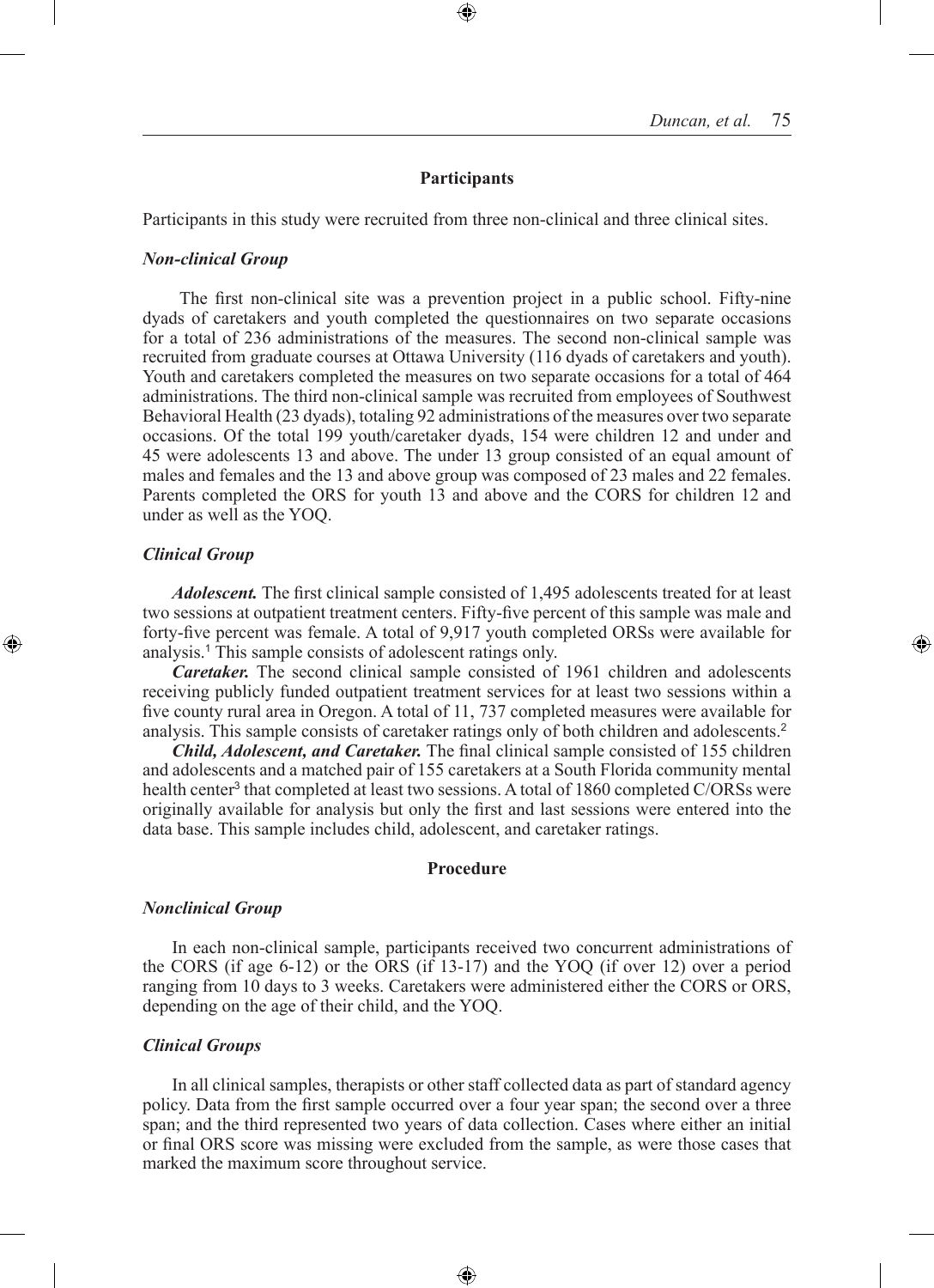### **Results**

### *Normative Data*

**Table 1.**

Table 1 displays the means and standard deviations for the non-clinical and clinical samples. As expected, a two-tailed *t*-test comparing initial ORS and CORS scores for the non-clinical and clinical samples was highly significant  $(p < .0001)$ .

| Sample                 | N    | Instrument                         | Mean | SD   |
|------------------------|------|------------------------------------|------|------|
| Non-clinical           |      | <i>(first administration mean)</i> |      |      |
| 199 dyads or 796       | 45   | ORS Adolescent (28.5)              | 29.5 | 7.9  |
| administrations        | 45   | ORS Adol. Caretaker (31.0)         | 30.7 | 7.7  |
|                        | 154  | CORS Child (33.0)                  | 33.4 | 7.0  |
|                        | 154  | CORS Caretaker (33.5)              | 33.7 | 6.9  |
|                        | 45   | YOQ Adolescent (24.6)              | 25.4 | 16.3 |
|                        | 45   | YOQ Adol, Caretaker (21.7)         | 20.9 | 18.7 |
|                        | 154  | YOQ Child Caretaker (16.0)         | 15.6 | 13.0 |
|                        | 199  | Total C/ORS Caretaker (32.6)       | 32.9 | 7.2  |
|                        | 199  | Total YOQ Caretaker (17.1)         | 16.8 | 14 7 |
| Clinical (over 20,000) |      | (clinical cutoff)                  |      |      |
| administrations)       |      |                                    |      |      |
| Adolescents only       | 1495 | ORS Adolescent (27.7)              | 25.9 | 8.1  |
| Caretakers only        | 1961 | C/ORS Caretaker (27.2)             | 21.1 | 7.8  |
| Children, Adolescents, | 38   | ORS Adolescent (27.6)              | 25.3 | 9.3  |
| <b>And Caretakers</b>  | 38   | ORS Adol. Caretaker (27.5)         | 23.9 | 8.9  |
|                        | 119  | CORS Child (31.8)                  | 30.2 | 7.8  |
|                        | 119  | CORS Caretaker (29.7)              | 24.0 | 9.8  |
| 0.0000                 | 157  | Total C/ORS Caretaker (29.0)       | 23.9 | 9.6  |

## *Comparison Of Clinical And Nonclinical Samples*

*t-***test of CORS and ORS scores for clinical and non-clinical samples yielded significant difference (p< .001)**

For the non-clinical group, the mean YOQ score was comparable for both caretakers (16.8 v. 17.3) and adolescents (25.4 v. 23.4) to that reported in the test manual for the large community normative sample of the measure (Burlingame, Jasper, et al., 2001). This lends support to the premise that the non-clinical sample in this study, though relatively small, was similar. Gender differences in scores in the non-clinical sample proved to be nonsignificant. For this reason, gender specific norms are not broken out here. However, there was a tendency toward less distress reported for both females and participants who identified themselves as Hispanic (self-report and caretakers). Future research will continue to explore the possibility of gender and ethnicity-specific norms.

## *Reliability of the ORS/CORS*

Reliability, based on 1495 adolescents and 1961 children (over 20,000 administrations of the CORS and ORS) was estimated using Cronbach's coefficient alpha, a measure of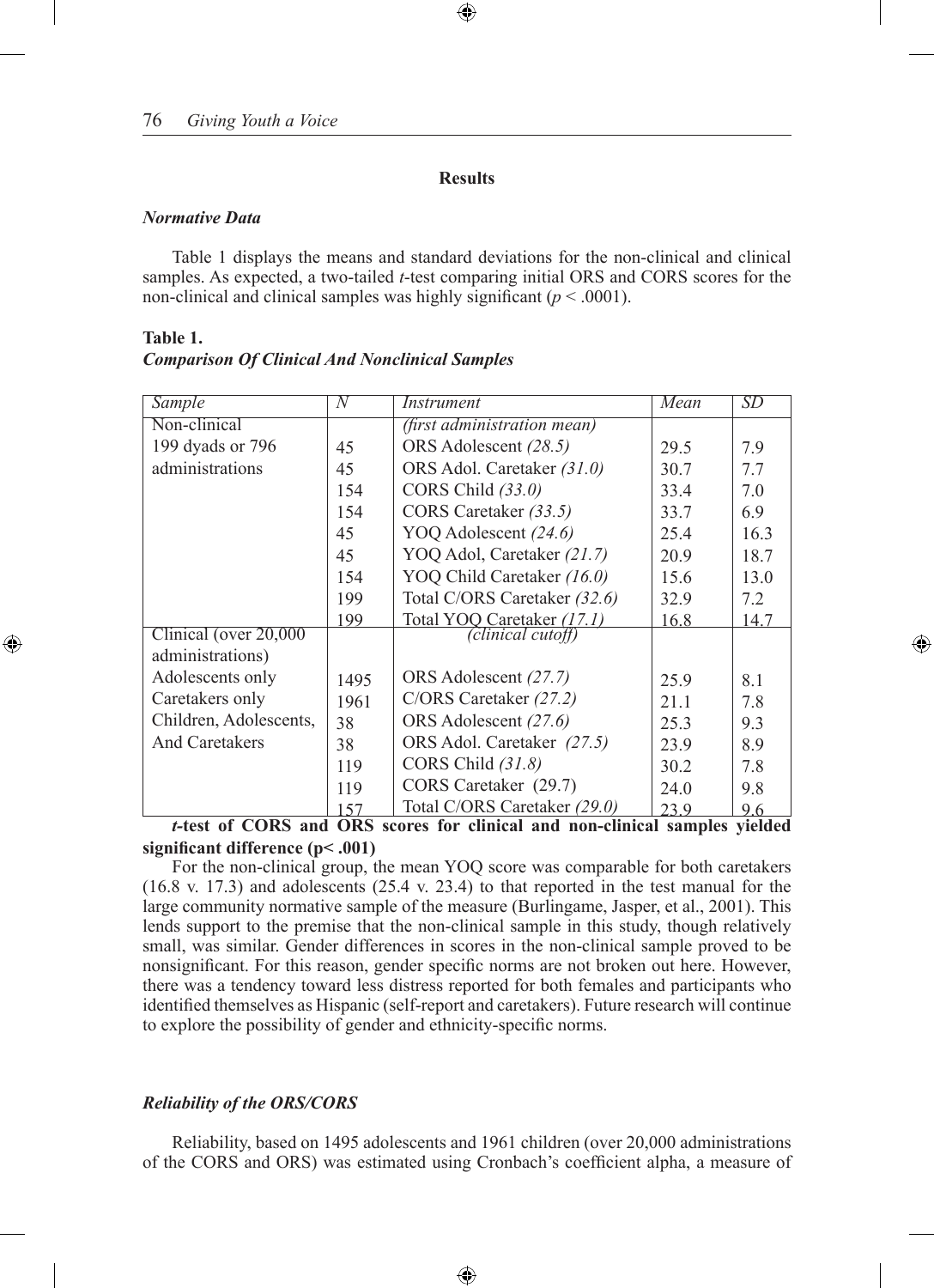the internal consistency of the measure. The ORS and the CORS display strong evidence of reliability, with coefficient alpha estimates of .93 and .84 respectively. These are very high coefficients of reliability for such brief measures, comparing very favorably with that reported for the YOQ, suggesting the CORS and ORS tap the factor that most if not all outcome measures tap, global distress.

## **Table 2** *Test-Retest Correlations of The CORS, ORS, and YOQ*

| <b>Measure</b> | CORS   CTCORS   ORS   CTORS   YOO   CTYOO |  | (child` | - CTYOO-<br>(adol.) |
|----------------|-------------------------------------------|--|---------|---------------------|
| Admin.2        |                                           |  |         |                     |

An estimate of test-retest reliability was obtained by correlating the test scores at the first administration with those at the subsequent administration in the non-clinical sample. Table 2 presents the test-retest correlations for the C/ORS and YOQ. As depicted in Table 1, the mean scores changed little from administration to administration. As might be expected from a brief measure, the rest-retest reliability was generally lower for the CORS than the YOQ although the ORS compared favorably. However, test-rest reliability is an inappropriate measure of reliability for a questionnaire designed to be sensitive to client's perception of subjective change. All outcomes measures will tend show a pattern of declining correlations the first administration and each subsequent administration. This is referred to as autocorrelation. For example, Table 3 presents the autocorrelation matrices for the first five administrations of two of the clinical samples.

## **Table 3**

## *Correlations Between First and Subsequent Administrations of Adolescent and Caretaker Samples*

|                    |       | <b>Session 2</b> | <b>Session 3</b> | <b>Session 4</b> | <b>Session 5</b> |
|--------------------|-------|------------------|------------------|------------------|------------------|
| <b>Adolescents</b> |       |                  |                  | ) 44             |                  |
|                    | $n =$ |                  | 42               |                  |                  |
| <b>Caretakers</b>  |       | 163              |                  |                  | 48               |
|                    | $n =$ |                  |                  |                  |                  |

## *Validity of the ORS*

Tables 4 and 5 present the concurrent validity correlation matrix for children and adolescents from the non-clinical sample that received two concurrent administrations of the ORS/CORS and the YOQ for both youth and caretakers. Note that correlations between the C/ORS and YOQ will be negative since the low score reflect low distress on the YOQ while on the ORS high scores are low distress.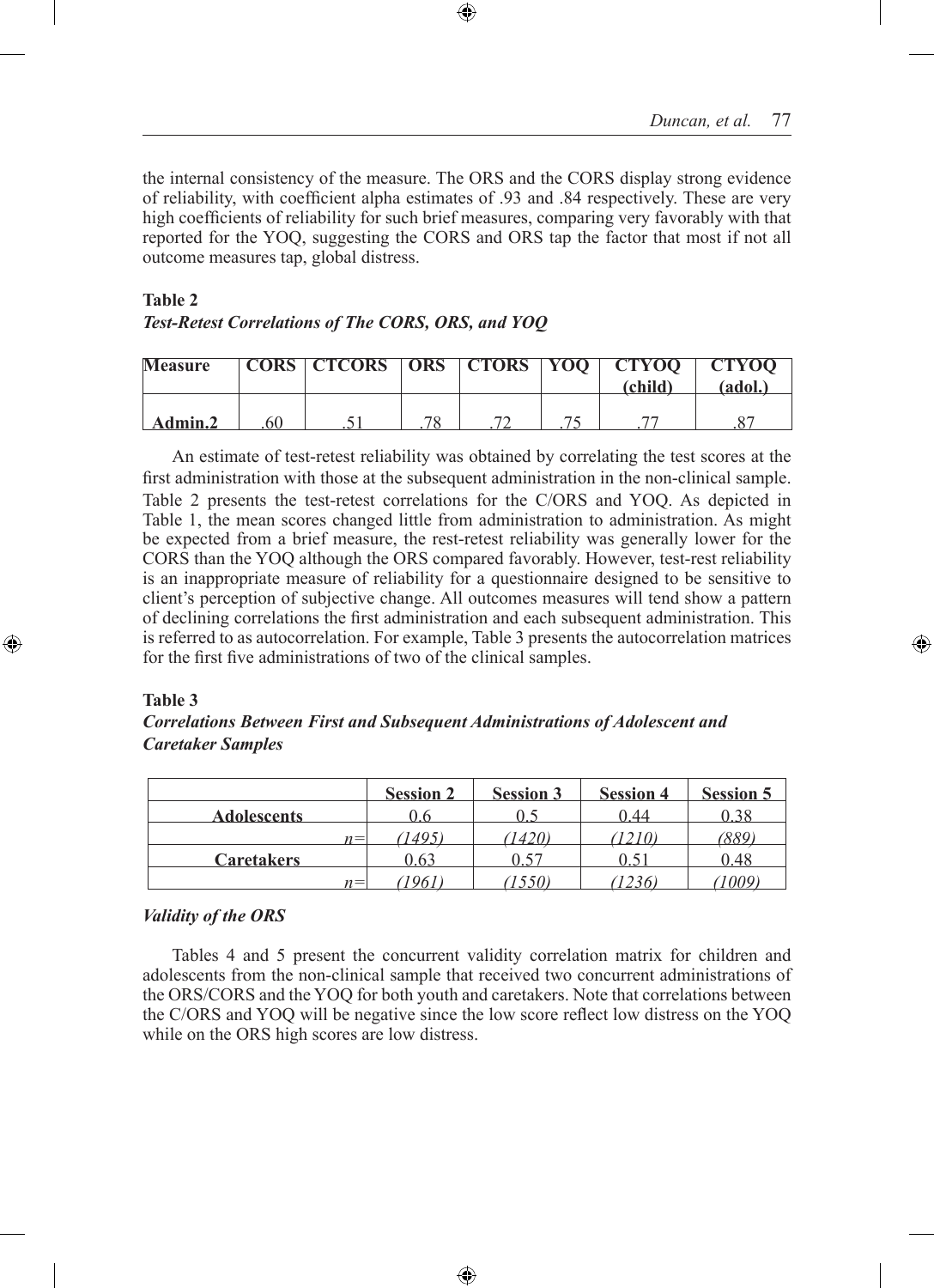|                | <b>CORS</b> | <b>CT-CORS</b> | CT-YOO   |
|----------------|-------------|----------------|----------|
| <b>CORS</b>    |             | $0.63*$        | $-0.43*$ |
| <b>CT-CORS</b> | $0.63*$     |                | $-0.61*$ |
| <b>CT-YOO</b>  | $-0.43*$    | በ 61*          |          |

## **Table 4** *CORS and YOQ Correlation Matrix (12 and under)*

**\* represents significance**

| <b>Table 5</b>                                       |  |
|------------------------------------------------------|--|
| <b>ORS</b> and YOQ Correlation Matrix (age 13 to 17) |  |

|               | <b>ORS</b> | <b>CT-ORS</b> | <u>YOO</u> | <b>CT-YOQ</b> |
|---------------|------------|---------------|------------|---------------|
| <b>ORS</b>    |            | $0.45*$       | $-0.53*$   | $-0.31$       |
| <b>CT-ORS</b> | $0.45*$    | $\mathbf{U}$  | $-0.46*$   | $-0.61*$      |
| <u>YOO</u>    | $-0.53*$   | $-0.46*$      |            | $0.69*$       |
| <b>CT-YOO</b> | $-() 31$   | $-0.61*$      | $0.69*$    |               |

### **\* represents significance**

An inspection of Tables 4 and 5 reveal that the CORS and ORS were significantly related to the YOQ in all cells of the matrix demonstrating moderate concurrent validity with the well researched but much longer YOQ. Similar to the results obtained comparing the ORS for adults to the OQ (.58), a Pearson product moment correlation yielded a coefficient between the CORS/ORS and YOQ caretaker scores of .61; the ORS and YOQ completed by adolescents resulted in a .53 correlation. These correlations provide evidence of the concurrent validity of the CORS/ORS as brief alternatives for assessing global subjective distress similar to that measured by the full-scale score on the YOQ. Interestingly, the correlation was also significant between both children (.63) and adolescents (.45), and caretaker ratings, suggesting that giving voice to youth via outcome measures is supported by the evidence. Although adolescents have long had this opportunity, the CORS is the first outcome measure that taps into the perspective of children ages 6-12. Similarly, change scores (the difference between first and last session scores) of youth and their caretakers in the clinical sample were also significantly correlated.

The construct validity of the CORS/ORS rests in part on the finding that the items load on a common factor shared with other similar outcome measures. Correlations between the ORS/ORS and Caretaker CORS/ORS scores and the well-validated YOQ provide further evidence of construct validity. This aspect of construct validity rests on the assumption of an underlying unobservable trait or state that the questionnaire purports to measure. It the case of outcome questionnaires, the underlying state appears to be subjective global distress. More specific constructs such as "depression," "anxiety," and "interpersonal problems" can be shown to share a large percentage of variance with the global distress factor. From a purely statistical point of view, constructs based on diagnostic nomenclature such as "anxiety disorder symptoms" or "symptoms of depression" appear to have very little predictive value, as both anxiety and depression symptoms load heavily on the global distress factor.

Other indications of construct validity include: the ability of the measures to differentiate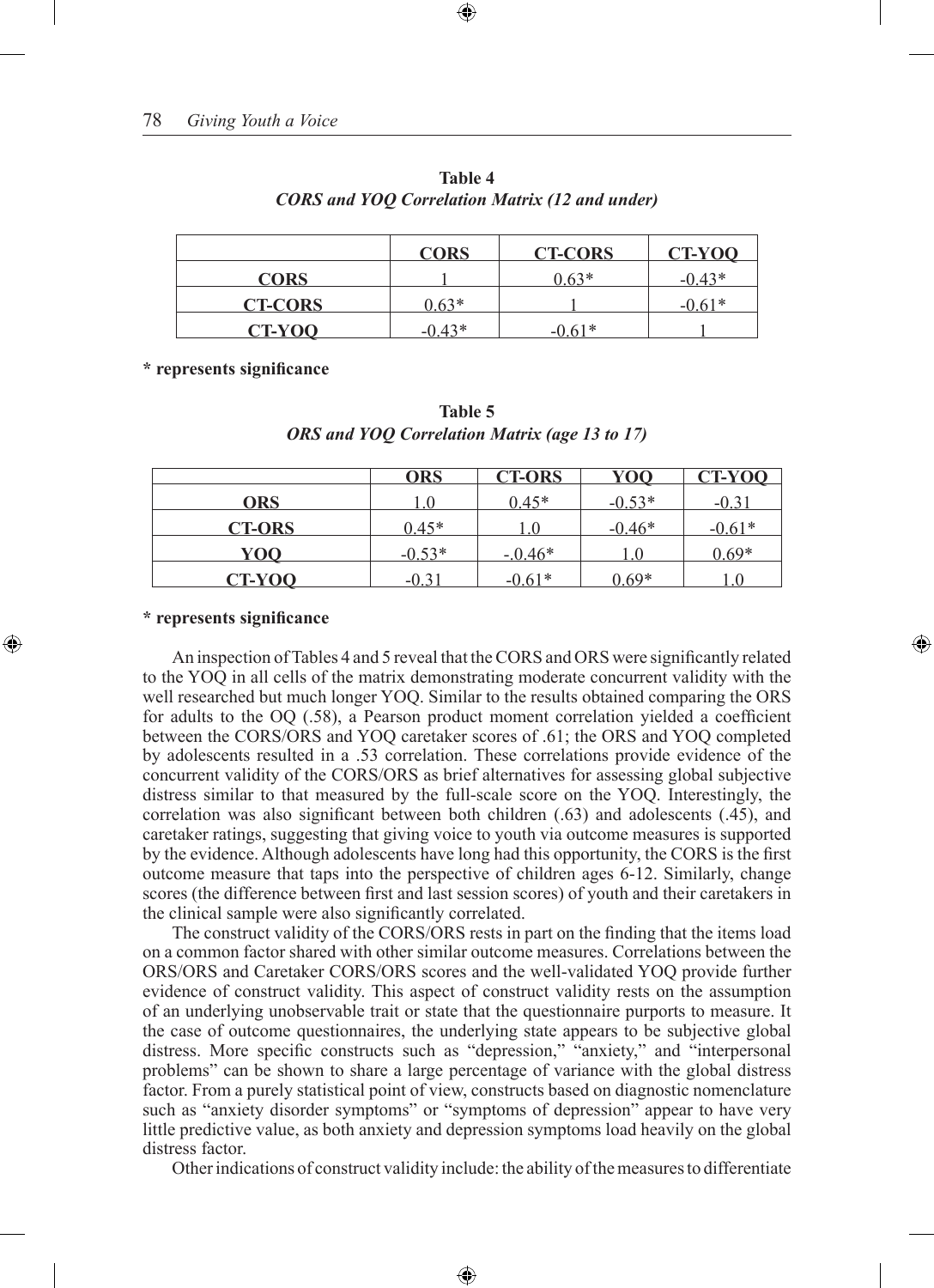between normative and clinical samples, and the demonstration of stability in non-clinical populations vs. change sensitivity, beyond regression to the mean, in clinical populations.

*Ability to Discriminate Between Client and Nonclient Samples.* Comparing first administration scores for the clinical and non-clinical groups can be used to provide evidence of construct validity. Were the CORS/ORS able to accurately discriminate between the two samples, initial scores would be expected to be significantly lower (more distressed) for the clinical group. The results presented in Table 1 confirm that this is the case.

*Sensitivity to Change.* If valid, the ORS/CORS should reflect change following psychotherapy, but remain stable in an untreated population. Therefore, it was expected that ORS/CORS scores in the clinical sample would increase while those in the non-clinical sample would vary only minimally from a pre- and post-test. Such a finding would provide additional evidence of construct validity for the instrument.

#### **Table 6**

| <b>Clinical Sample</b> | <b>First Session</b> | <b>Last Session</b> | Pre-post Change     |
|------------------------|----------------------|---------------------|---------------------|
|                        | Mean (SD)            | Mean (SD)           | (Significance)      |
| <b>ORS</b> Adolescent  | 25.9(8.1)            | 33.6(6.5)           | $7.9$ (p $001$ )    |
| $N = 1495$             |                      |                     |                     |
| C/ORS Caretaker (CT)   | 21.1(7.8)            | 24.4(7.7)           | 3.3 ( $p< .001$ )   |
| $N=1961$               |                      |                     |                     |
| <b>ORS</b> Adolescent  | 25.3(9.3)            | 29.7(10.2)          | 4.4 ( $p$ < .05)    |
| CT Adolescent          | 23.9(8.8)            | 29.0(8.1)           | 5.1 ( $p<.001$ )    |
| $N = 38$               |                      |                     |                     |
| CORS (12 and under)    | 30.2(7.8)            | 35.2(6.3)           | $5.0$ (p $0.001$ )  |
| CT (12 and under)      | 24.0(9.8)            | 31.2(7.6)           | $7.2$ (p $< .001$ ) |
| $N = 119$              |                      |                     |                     |

## *Change Sensitivity in Clinical Samples*

An inspection of Table 6 reveals that across all three samples with children, adolescents, and caretakers, this was indeed the case. A *t*-test for correlated samples tested the hypothesis that CORS/ORS scores would increase following therapy intervention. As expected, the *t*-test between the mean of the client pre-test scores and their post-test scores revealed statistically significant improvement. Both self-rated and caretaker-rated measures showed significant improvement between pre- and post-test scores.  $(p<01$ ; one-tailed t-test) The caretaker-rated measures averaged 6.7 points improvement, compared to 4.8 on the selfrated measures. The mean change on the self rated measures was likely limited due to the skewed nature of the scores at pre-test.

Conversely, a *t*-test between mean pre- and post- CORS/ORS test scores from the nonclinical sample proved nonsignificant. Therefore, the CORS/ORS was sensitive to change in those clients receiving psychotherapy and relatively stable for those not receiving intervention.

*Sensitive to Change beyond Regression to the Mean.* To test if the observed changes exceeded regression to the mean a time-reversed regression was employed (Cohen & Cohen, 1983). Pure regression to the mean is a measurement artifact that is time symmetrical, meaning that the equation used to predict the last score from the first score is the same if time is reversed and the last score is used to predict the first score. If the change between the first and last score is greater in the forward prediction than in the time-reversed prediction, then the observed change exceeded regression to the mean.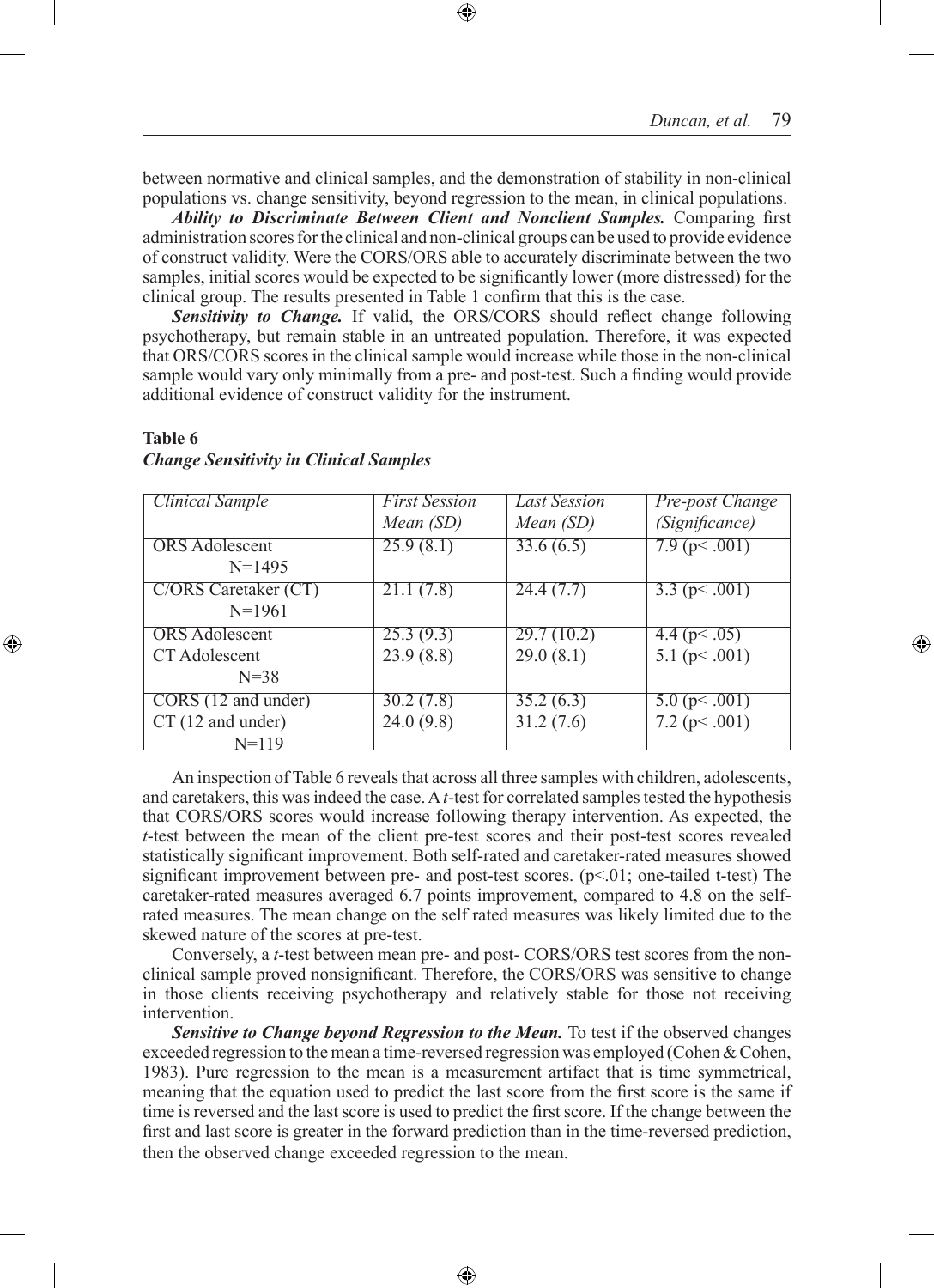

#### *Figure 1.* **Regression to the Mean**

Figure 1 presents the results of the analyses. The x-axis displays C/ORS child/ adolescent and caretaker scores. For the purpose of this analysis children and adolescents were considered together. The y-axis displays the predicted score resulting from the regression analysis. The purple lines (solid and dotted) represent the forward predictions for each measure, while the red lines are the time-reversed predictions. The results clearly demonstrate that change on each measure exceeded regression to the mean.<sup>4</sup> Strikingly, the forward predictions are virtually identical for the CORS/ORS and caretaker ratings. Even though the distributions of these scores on these measures differed in this sample, with youth reporting less distress than their parents, the underlying relationship between intake score and final score (or change score) is very similar, and another indication that the voice of youth should be incorporated.

#### **Discussion**

All the problems typically associated with brief self-report tests (Boulet & Boss, 1991) apply to the CORS/ORS; for example, interpretation relies on clients' accurate assessment of their levels of distress and there are no controls for response sets like social desirability. Additionally, the CORS/ORS does not measure nor is intended to identify clinical risk factors such as suicide or alcohol or drug use. Research with more diverse clinical and nonclinical samples is underway and should further identify the strengths and weakness of the measure. Clearly, evaluation of outcome via the ORS and CORS is far from comprehensive and does not contain multiple perspectives (e.g., therapists, outside judges, community criteria, etc.).

Although a short measure like the CORS/ORS cannot be expected to achieve the same precision or depth of information as a longer measure like the YOQ, this study found that the CORS/ORS has moderate validity and solid reliability. The CORS for children under 13 and their caretakers and the ORS for adolescents and their caretakers provide a brief measure of global distress suitable for assessing treatment outcomes. The measure shows unusually high reliability for a 4-item questionnaire, comparing favorably to well establish outcome measures containing many more items. The high coefficient alpha provides evidence of construct validity; the four items all correlate with one another and appear to measure the broad construct of global distress.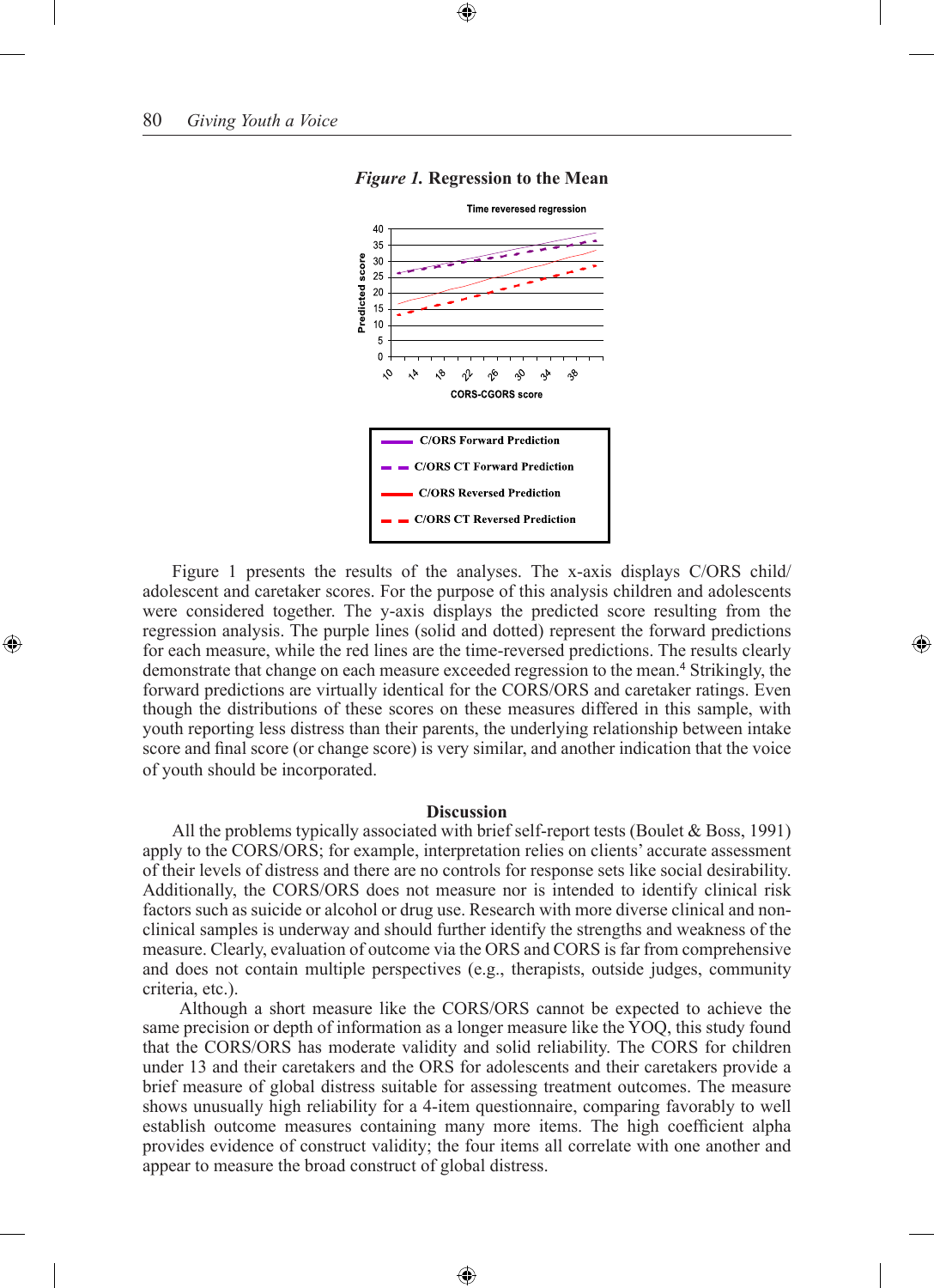The non-clinical sample was used to assess the concurrent validity of the CORS/ ORS. The overall correlation with the YOQ demonstrated that the C/ORS is moderately related to this gold standard of self-report scales. Lower scores (more distressed) at the first administration were anticipated for the clinical sample as compared to the non-clinical. The difference found between the clinical and non-clinical samples suggests that the CORS/ORS measures what it purports to: psychological distress. Changes in client scores between pre-and post-test as compared to the stable scores for the non-clinical sample also provide evidence of construct validity for the C/ORS

This study also addressed the issue of including the youth's voice in clinical decision making—whether a child/adolescent self-report measure is an appropriate source of information. Developmental considerations, such as verbal skills and reading ability, motivation for treatment, social desirability, and perception of the problem (i.e. whether the child sees a problem v the caretaker perspective) have all combined to make caretaker report the norm for children under twelve and the probability for adolescents. The assumption is that parents will be the most reliable source for obtaining data about a child's functioning. In adolescents, Achenbach and Edelbroch (1991) suggest that the major differences between parent and self-report are: 1) adolescents under-report problems as compared to parents and 2) parents are better sources regarding objective behaviors (e.g. oppositional attitude, school failures, etc) while adolescents are more accurate about their subjective states (moods, feelings, etc). It is our view that any a priori dismissal of the child (too young) or adolescent's (objective behaviors) perspective is seriously misguided. Children, much like adults diagnosed with a severe mental illness, have had a profound absence of voice in the delivery of services under the justification that they do not know what is best for them. This injustice is compounded by the fact that youth are most often mandated for services, and thus are subjected to the whims, well-intended as they are, of the adults who decide on their behalf. This study demonstrated that while youth do rate themselves higher (less distressed) than their caretakers, their views are nonetheless positively correlated with caretakers and are reliable and valid markers of treatment of success. Youth scores increased with psychotherapy just as the caretakers' scores.

The systematic incorporation of the youth's voice may be criticized as naïve or illinformed. However, treating young people as reliable informants and helping them make sense of their experience in ways that generate hope and engagement is well grounded in empirical evidence. Recent meta-analyses of the child outcome literature indicate that no one approach is superior to another for resolving child problems (Miller, Wampold,  $\&$ Varhely, in press). We simply do not know what will be helpful for the individual client unless we obtain feedback about the effectiveness of any intervention from the client's point of view. Additionally, research confirms the pivotal role the alliance plays in the outcome of child intervention (Shirk & Karver, 2003). When children and adolescent experience that their opinions matter, participation is enhanced, enabling the practitioner to harness the most powerful therapist provided-means to promote change—the alliance.

The brevity of the measures greatly aids the partnership process—feasibility is critical to outcome monitoring and management. The length of the YOQ and its lack of face validity made the completion of this study doubtful at times. The original study included 7 normative sites, but they quickly dropped out as they discovered the difficulty in getting children, adolescents, and their families to complete more than one pass at the YOQ. A few of the sites offered incentives: raffles, dinners, and payment, but the result was the same—a majority of those who volunteered dropped out. In one school site, following a donation to the school, 500 youth/parents dyads volunteered for the study. At the first assessment, only 200 completed the measures. Of that 200, only 25 returned for a second assessment. In total, over 2500 research packets were disseminated which finally resulted in a non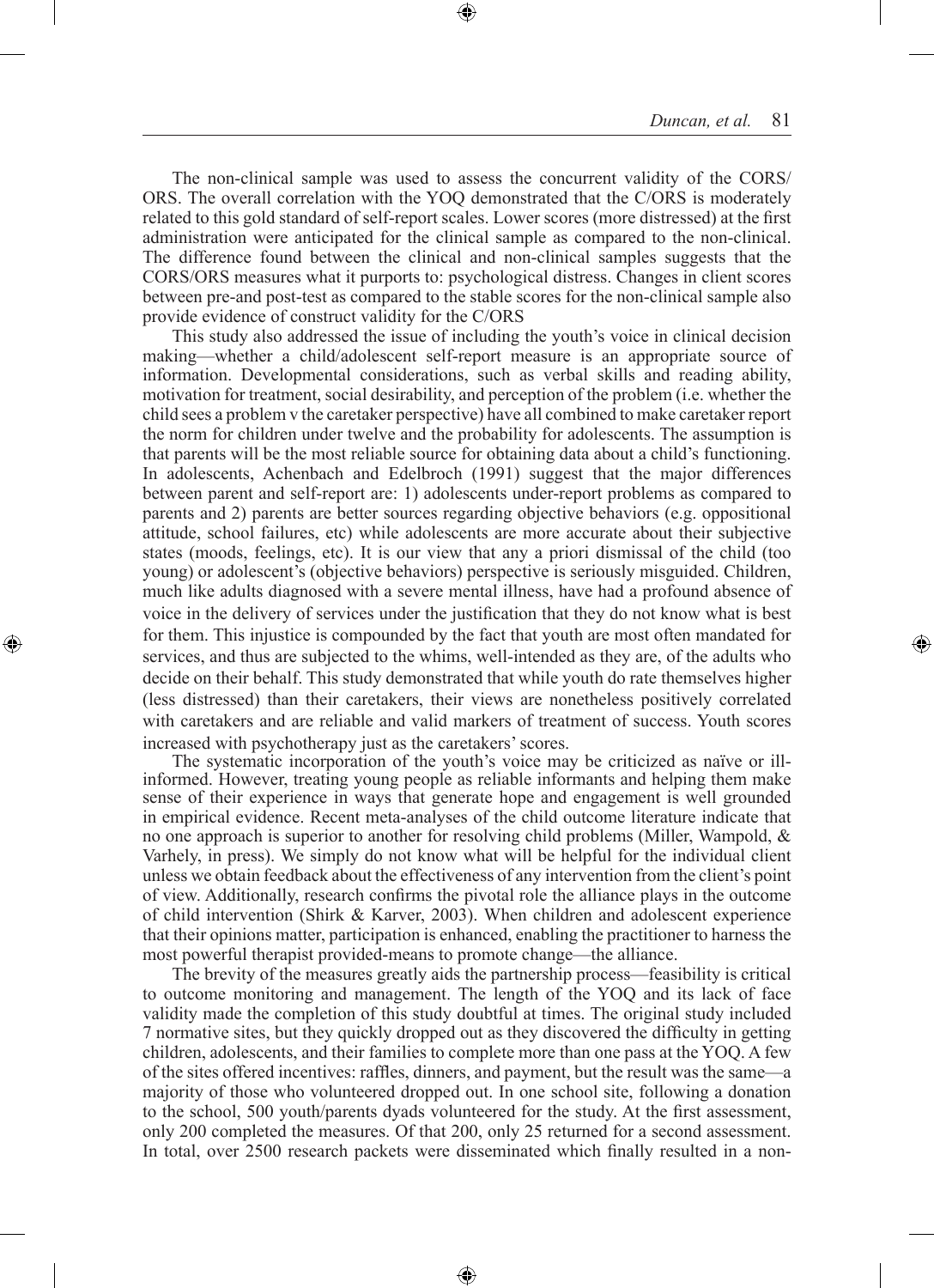clinical sample of 199 dyads. We believe this illustrative of the feasibility of the measures involved.

On the practitioner side of things, many therapists see outcome measurement as an "add-on" separate from actual clinical work and relevant only to management and other overseers. In addition to wanting measures to be brief, easy to integrate, and have face validity, counselors want measures that are clinically useful. Is the measure intended to improve the effectiveness of rendered services or merely monitor them? Most if not all other youth outcome measures were developed primarily as pre-post and/or periodic outcome measures. Such instruments, like the 48 item Ohio Scales, provide an excellent way to measure program effectiveness but are not feasible to administer frequently, and therefore, do not provide real-time feedback for immediate treatment modification before clients drop out or suffer a negative outcome—in short they are not clinical tools as much as they are oversight tools.

Longer measurement systems largely intended for oversight can also create significant management problems. In reaction to a managed care company's introduction of the Outcome Questionnaire 30, just 30 items, it was recently reported in the *New England Psychologist* (Hanlon, 2005) that providers complained about its length and frequent administration, that it cut into sessions and increased workload, and that some items were intrusive. The response by clinicians was so severe that it led the State Psychological Association president to say, "*I have never seen such negative reaction from providers*" (Hanlon, 2005, p. 11). This is not an infrequent reaction in our experience.

The ORS/CORS was designed as a clinical *and* outcome tool to provide immediate feedback to both clients and providers to improve the effectiveness of services, and as a way to measure outcome at individual, program, and agency levels. Given their feasibility, the ORS/CORS can provide immediate feedback not only based on client scores but also in comparison to normative trajectories of change of a large and growing clinical data base (over 300,000 administrations). In addition, the measures were designed to be used in collaboration with clients, to encourage a partnership between the client and therapist for monitoring the effectiveness of services. Accountability becomes a joint endeavor, integral to alliance building, rather than simply more paperwork.

To be sure, the ORS and CORS are weaker psychometrically than the YOQ and other longer measures. Neither do these brief visual analogue scales offer the same breadth of assessment as the longer scales (e.g., the absence of "critical items" related to suicide or alcohol and drug use). At the same time, a measure that goes unused is worthless regardless of its strengths. In the real world of clinical practice, measuring outcome means striking a balance between the competing demands of validity, reliability, and feasibility. The development of the ORS, and subsequently the CORS reflect the ISTC's attempt to find such a balance.

Moreover, the ORS and CORS represent our efforts to bring consumers into the loop in decisions about their care to allow a true partnership between clients and providers of service—to improve outcome one client at a time by assigning those we serve key roles. The current study demonstrated that young people can also be given a voice in mental health and substance abuse services, and assume their rightful roles in the forefront of their own change.

#### **References**

Achenbach**,** T. M., & Edelbroch, C. (1991). *The child behavior checklist and revised child behavior profile*. Burlington, VT: University Associates in Psychiatry.

Bohanske, R.T. (in press). Transforming public behavioral health care. In B. Duncan, S.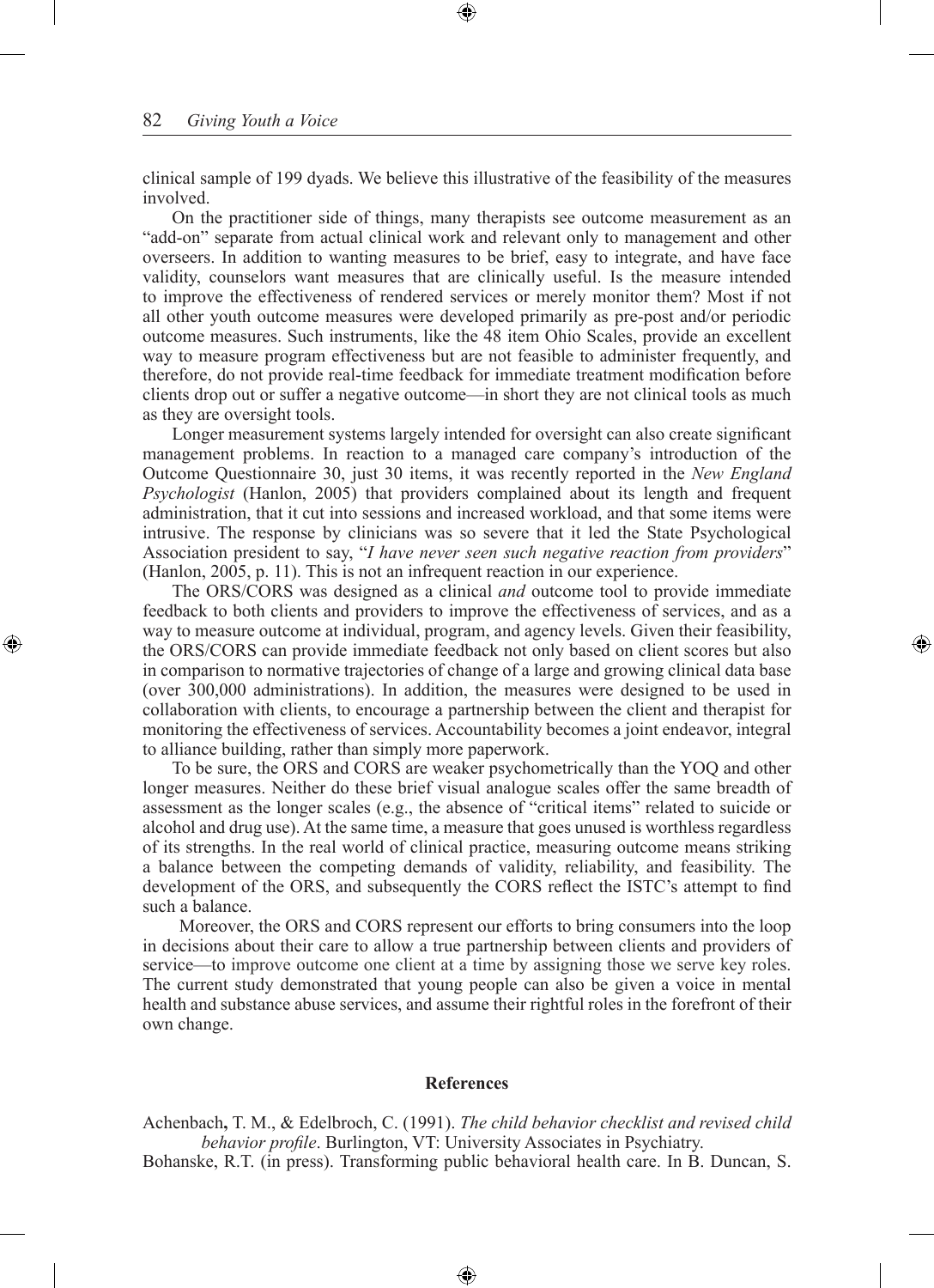Miller, & B. Wampold (Eds.), *The heart and soul of change: Delivering what works, 2nd ed*. Washington, DC: APA Press.

- Boulet, J., & Boss, M. (1991). Reliability and validity of the Brief Symptom Inventory. *Journal of Consulting and Clinical Psychology, 3*(3), 433–437.
- Bringhurst, D.L., Watson, C.W., Miller, S.D., & Duncan, B.L. (2006). The reliability and validity of the Outcome Rating Scale: A replication study of a brief clinical measure. *Journal of Brief Therapy, 5*, 23-30.
- Brown, J., Dreis, S., & Nace, D. (1999). What really makes a difference in psychotherapy outcome? Why does managed care want to know? In M. Hubble, B. Duncan, & S. Miller (Ed.), *The heart and soul of change* (pp. 389–406). Washington, DC: APA Press.
- Brown, G. S., Burlingame, G. M., Lambert, M. J., Jones, E., & Vaccaro, J. (2001). Pushing the quality envelope: A new outcomes management system. *Psychiatric Services*. 52 (7), 925-934.
- Burlingame, G. M., Jasper, B. W., Peterson, G., Wells, M. G., Lambert, M. J., Reisinger, C. W. & Brown, G. S. (2001). *Administration and Scoring Manual for the Y-LSQ.* Stevenson, MD: American Professional Credentialing Services LLC and Pacificare Behavioral Health, Inc.
- Burlingame, G. M., Mosier, J. I., Wells, M. G., Atkin, Q. G., Lambert, M. J., Whoolery, M., & Latkowski, M. (2001). Tracking the influence of mental health treatment: The development of the Youth Outcome Questionnaire. *Clinical Psychology and Psychotherapy*. 8, 361-379.
- Cohen, J., & Cohen, T. (1983). *Applied multiple regression/correlation analysis for the behavioral sciences* (2nd ed.). Hillsdale, NJ: Lawrence Erlbaum Associates.
- Crystal, S.C. (2007). Exploring children's experiences of the use of outcome measures in therapy. Unpublished masters dissertation, University of Birmingham, Birmingham, UK.
- Day, C., Carey, M., & Surgenor, T. (2006). Children's key concerns: Piloting a qualitative approach to understanding their experience of mental health care. *Journal of Clinical Child Psychology and Psychiatry*, 11 (1), 139-155.
- Duncan, B. L., Miller, S.D., Sparks, J. A. (2003). *The Child Outcome Rating Scale*. Authors: Ft. Lauderdale, FL.
- Duncan, B. L., Miller, S.D., Sparks, J.A. (2004). *The heroic client: A revolutionary way to improve effectiveness, rev. ed.*. San Francisco: Jossey Bass.
- Duncan, B.L., Miller, S.D., & Wampold, B.E. (Eds.) (in press). *The heart and soul of change: Delivering what works, 2nd ed..* Washington, DC: APA Press.
- Duncan, B.L., & Sparks, J.A. (2007). *Heroic clients, heroic agencies: Partners for change, rev. ed.* www.talkingcure.com: ISTC Press
- Ger, L. P., Ho, S. T., Sun, W. Z., Wang, M. S., & Cleeland, C. S. (1999). Validation of the Brief Pain Inventory in a Taiwanese population. *Journal of Pain & Symptom Management, 18*(5), 316–322.
- Hanlon, P. (2005). PacifiCare screening tool, policies raise concerns. *New England Psychologist, 13*, 1,11-12.
- Howard, K.I., Kopte, S.M., Krause, M.S., & Orlinsky, D.E. (1986). The dose-effect relationship in psychotherapy. *American Psychologist, 41*, 159-164.
- Howard, K., Moras, K., Brill, P., Martinovich, Z., & Lutz, W. (1996). Evaluation of psychotherapy: Efficacy, effectiveness, and patient progress. *AmericanPsychologist, 51*(10), 1059–1064.
- Kazdin, A. E. (2004). Psychotherapy for children and adolescents. In M. J. Lambert (Ed.). *Bergin and Garfield's handbook of psychotherapy and behavior change, 5th ed.* (pp. 543-589). New York:Wiley.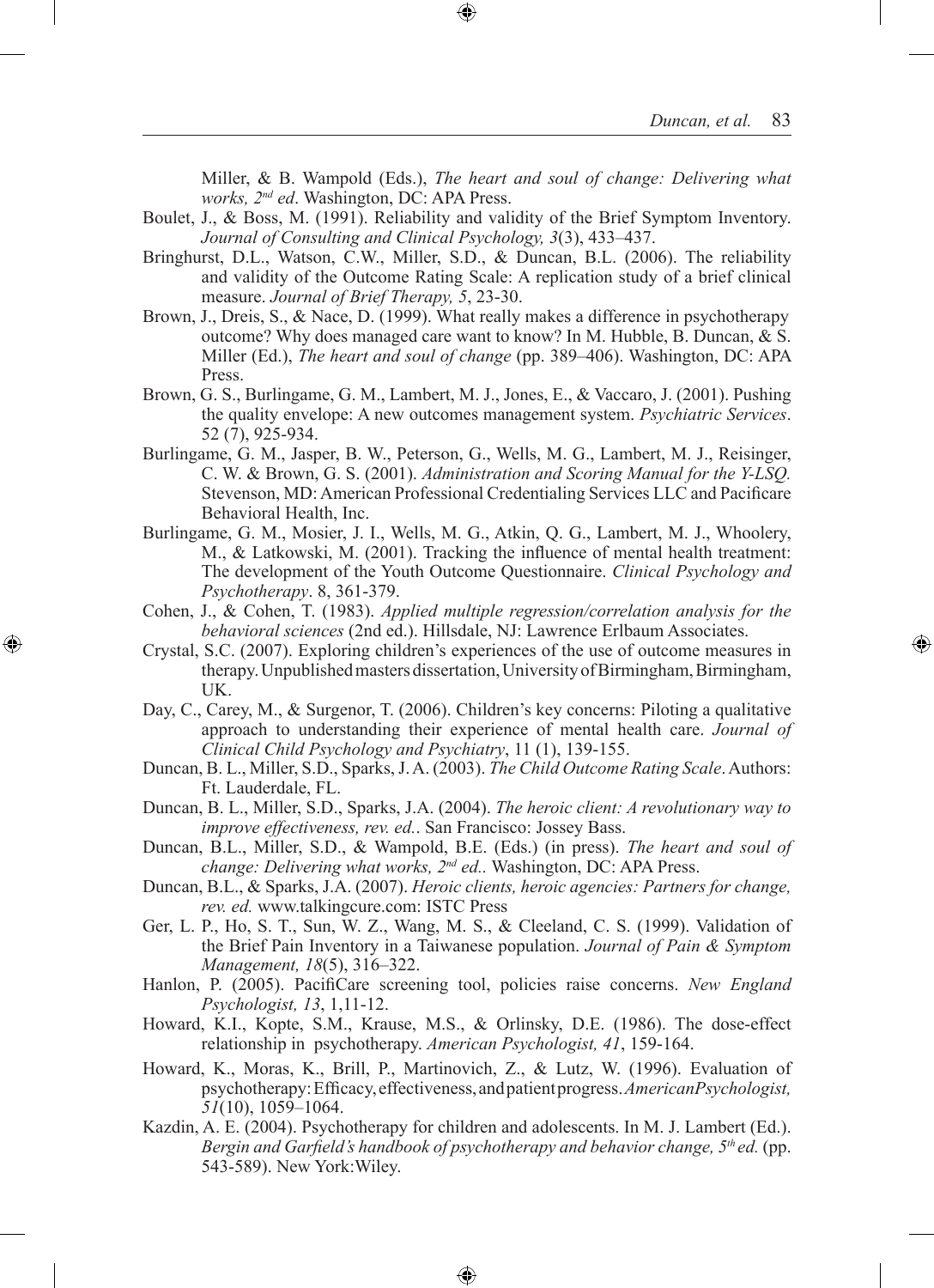- Lambert, M.J. (in press). Yes, it is time for clinicians to routinely track outcome. In B. Duncan, S. Miller, & B. Wampold (Eds.), *The heart and soul of change: Delivering what works, 2nd ed*. Washington, DC: APA Press.
- Lambert, M. J., Burlingame, G. M., Umphress, V., Hansen, N. B., Vermeersch, D. A., Clouse, G. C., & Yanchar S. C. (1996). The reliability and validity of the Outcome Questionnaire. *Clinical Psychology and Psychotherapy*. 3 (4), 249-258.
- Lambert, M. J., Okiishi, J. C., Finch, A. E., & Johnson, L. D. (1998). Outcome assessment from conceptualization to implementation. *Professional Psychology: Research and Practice*. Vol. 29, No. 1, 63-70.
- Lambert, M. J., Whipple, J. L., Hawkins, E. J., Vermeersch, D. A., Nielsen, S. L., & Smart, D. W. (2003). Is it time for clinicians routinely to track patient outcome? A metaanalysis. *Clinical Psychology, 10,* 228-301.
- Lambert, M. J., & Hills, C. E. (2004). Methodological issues in assessing psychotherapy processes and outcomes and processes. In M. J. Lamberts (Ed.), *Bergin and Garfield's Handbook of psychotherapy and behavior and change, 5th ed.* (pp. 84– 136). New York: John Wiley.
- Lambert, M. J., Whipple, J., Smart, D., Vermeersch, D., Nielsen, S., & Hawkins, E. (2001). The effects of providing therapists with feedback on patient progress during psychotherapy: Are outcomes enhanced? *Psychotherapy Research, 11*(1), 49–68.
- Miller, S. D., & Duncan, B. L. (2000). *The Outcome Rating Scale.* Chicago: Author.
- Miller, S. D., Duncan, B.L., Brown, J., Sorrell, R., & Chalk, M. B. (2006). Using outcome to inform and improve treatment outcomes. *Journal of Brief Therapy. 5,* 5-22.
- Miller, S. D., Duncan, B. L., Brown, J., Sparks, J. A., & Claud, D. A. (2003). The Outcome Rating Scale: A preliminary study of the reliability, validity, and feasibility of a brief, visual, analog measure. *Journal of Brief Therapy, 2, 91*-100.
- Miller S., Duncan, B., Sorrell, R., & Brown, J. (2005). The Partners for Change Outcome Management System. *Journal of Clinical Psychology: In Session, 61,* 199-208.
- Miller, S.D., Wampold, B.E., & Varhely, K. (in press). Direct comparisons of treatment modalities for youth disorders: A meta-analysis. *Psychotherapy Research.*
- Mueller, R. M., Lambert, M. J., & Burlingame, G. M. (1998). Construct validity of the Outcome Questionnaire: A confirmatory factor analysis. *Journal of Personality Assessment, 70*(2), 248–262.
- Norcross, J.C. (in press). The therapeutic relationship. In B. Duncan, S. Miller, & B. Wampold (Eds.), *The heart and soul of change: Delivering what works, 2nd ed*. Washington, DC: APA Press.
- Ogles B.M., Melendez G., Davis D.C., & Lunnen K.M (2001). *Journal of Child and Family Studies, 10* (2), 199-212.
- Shirk, S. R., & Karver, M. (2003). Prediction of treatment outcome from relationship variables in child and adolescent therapy: A meta-analytic review. *Journal of Consulting and Clinical Psychology, 71*(3), 452-464.
- Whipple, J. L., Lambert, M. J., Vermeersch, D. A., Smart, D. W., Nielsen, S. L., & Hawkins, E. J. (2003). Improving the effects of psychotherapy: The use of early identification of treatment and problem-solving strategies in routine practice. *Journal of Counseling Psychology, 50*(1), 59–68.
- Zalon, M. L. (1999). Comparison of pain measures in surgical patients. *Journal of Nursing Measurement, 7*(2), 135–152.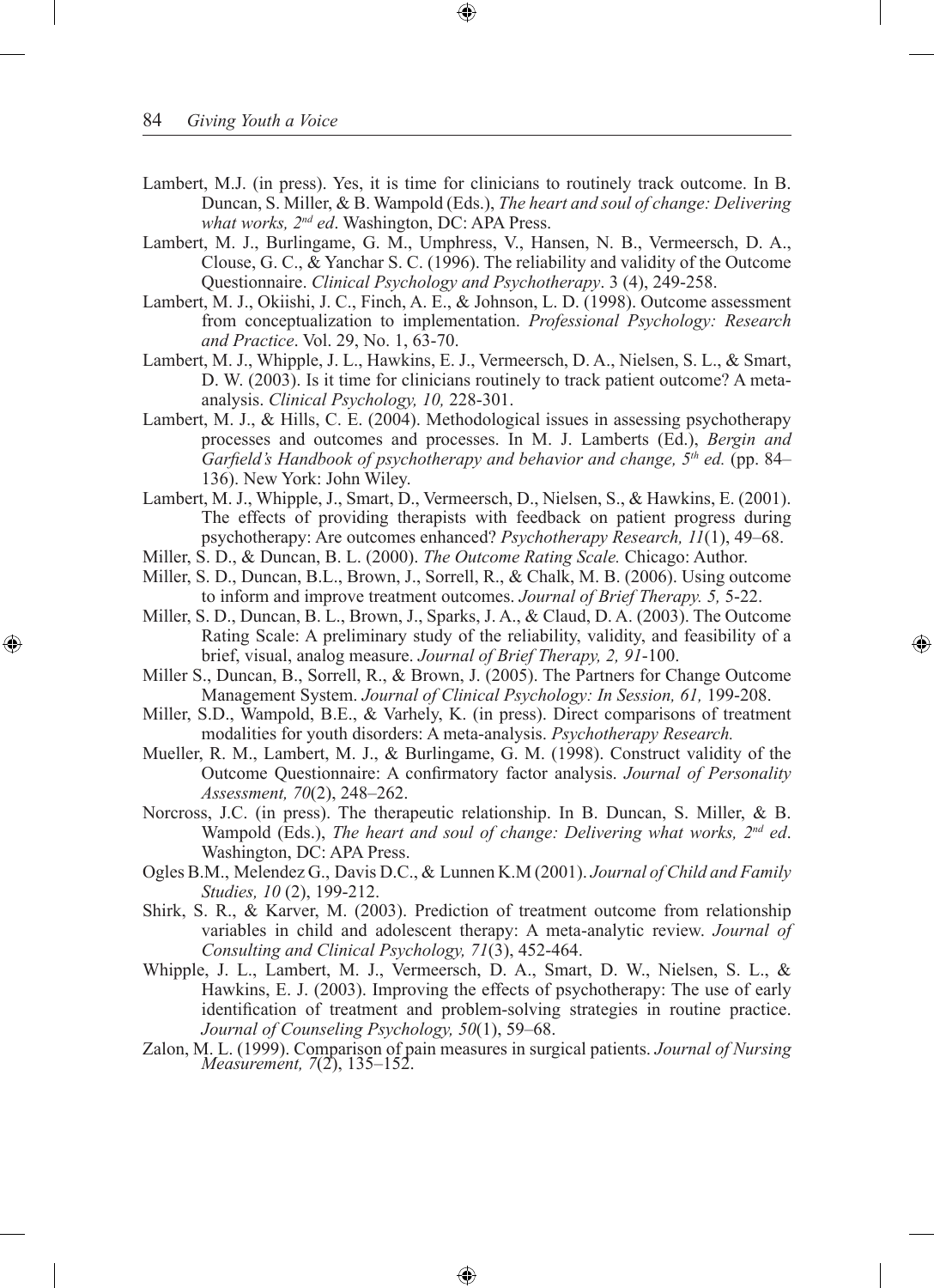## **Appendix 1: Outcome Rating Scale (ORS)**

Name \_\_\_\_\_\_\_\_\_\_\_\_\_\_\_\_\_\_\_\_\_\_\_\_Age (Yrs):\_\_\_\_ Sex: M / F Session  $\#$  Date: Who is filling out this form? Please check one: Self Other If other, what is your relationship to this person?

Looking back over the last week, including today, help us understand how you have been feeling by rating how well you have been doing in the following areas of your life, where marks to the left represent low levels and marks to the right indicate high levels. *If you are filling out this form for another person*, *please fill out according to how you think he or she is doing.*

# **Individually**

(Personal well-being)

I----------------------------------------------------------------------I

## **Interpersonally**

(Family, close relationships)

I----------------------------------------------------------------------I

## **Socially**

(Work, school, friendships)

I----------------------------------------------------------------------I

## **Overall**

(General sense of well-being)

I----------------------------------------------------------------------I

Institute for the Study of Therapeutic Change

 $\mathcal{L}_\text{max}$ www.talkingcure.com

© 2000, Scott D. Miller and Barry L. Duncan

Note: Working copies of the measures are available for free download from www.talkingcure.com.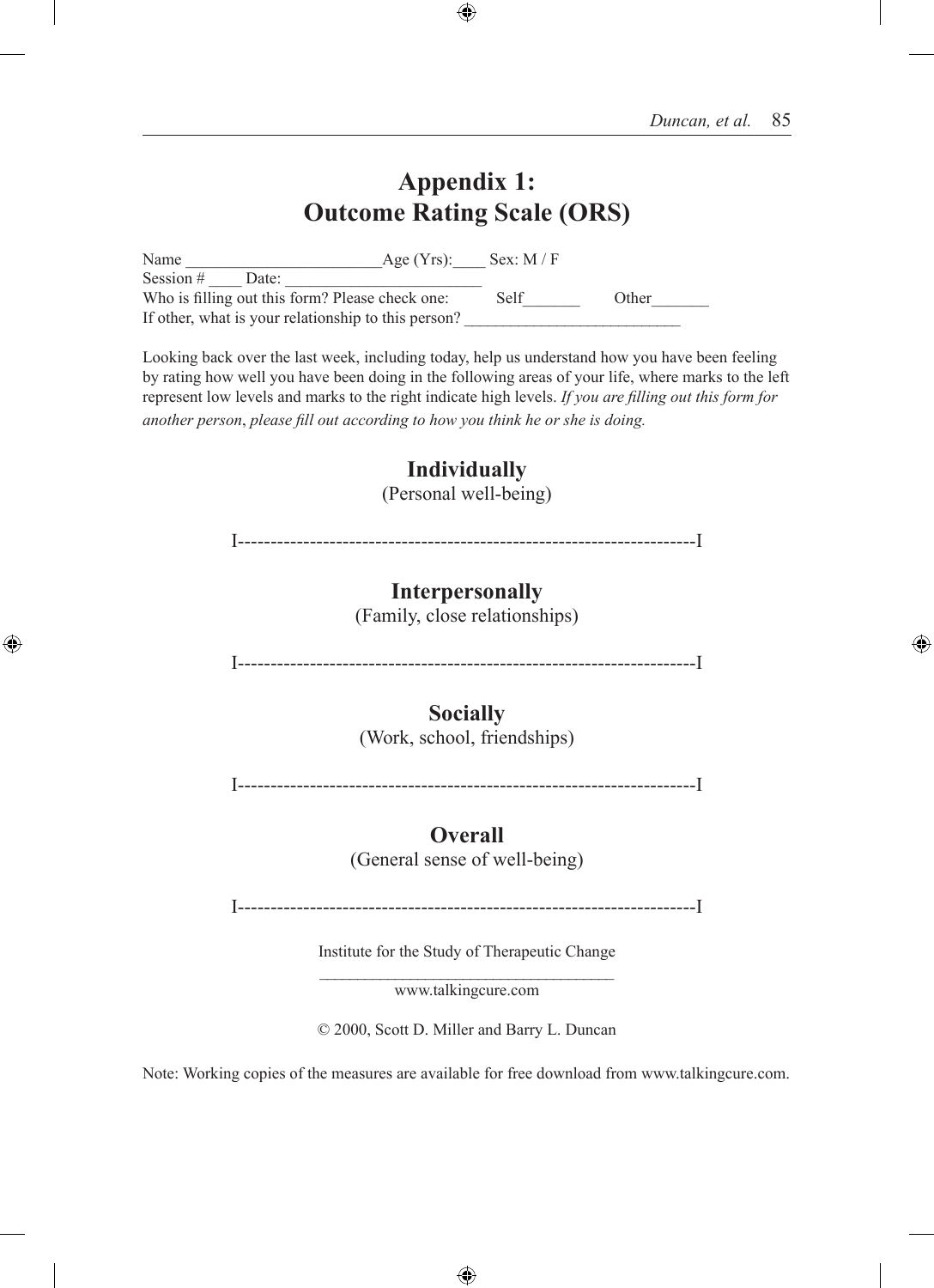## **Appendix 2: Child Outcome Rating Scale (CORS)**

| Name                                                   | Age $(Yrs)$ : |
|--------------------------------------------------------|---------------|
| Sex: $M / F$                                           |               |
| Session $#$<br>Date:                                   |               |
| Who is filling out this form? Please check one: Child  | Caretaker     |
| If caretaker, what is your relationship to this child? |               |
|                                                        |               |

How are you doing? How are things going in your life? Please make a mark on the scale to let us know. The closer to the smiley face, the better things are. The closer to the frowny face, things are not so good. *If you are a caretaker filling out this form*, *please fill out according to how you think the child is doing*.



© 2003, Barry L. Duncan, Scott D. Miller, & Jacqueline A. Sparks